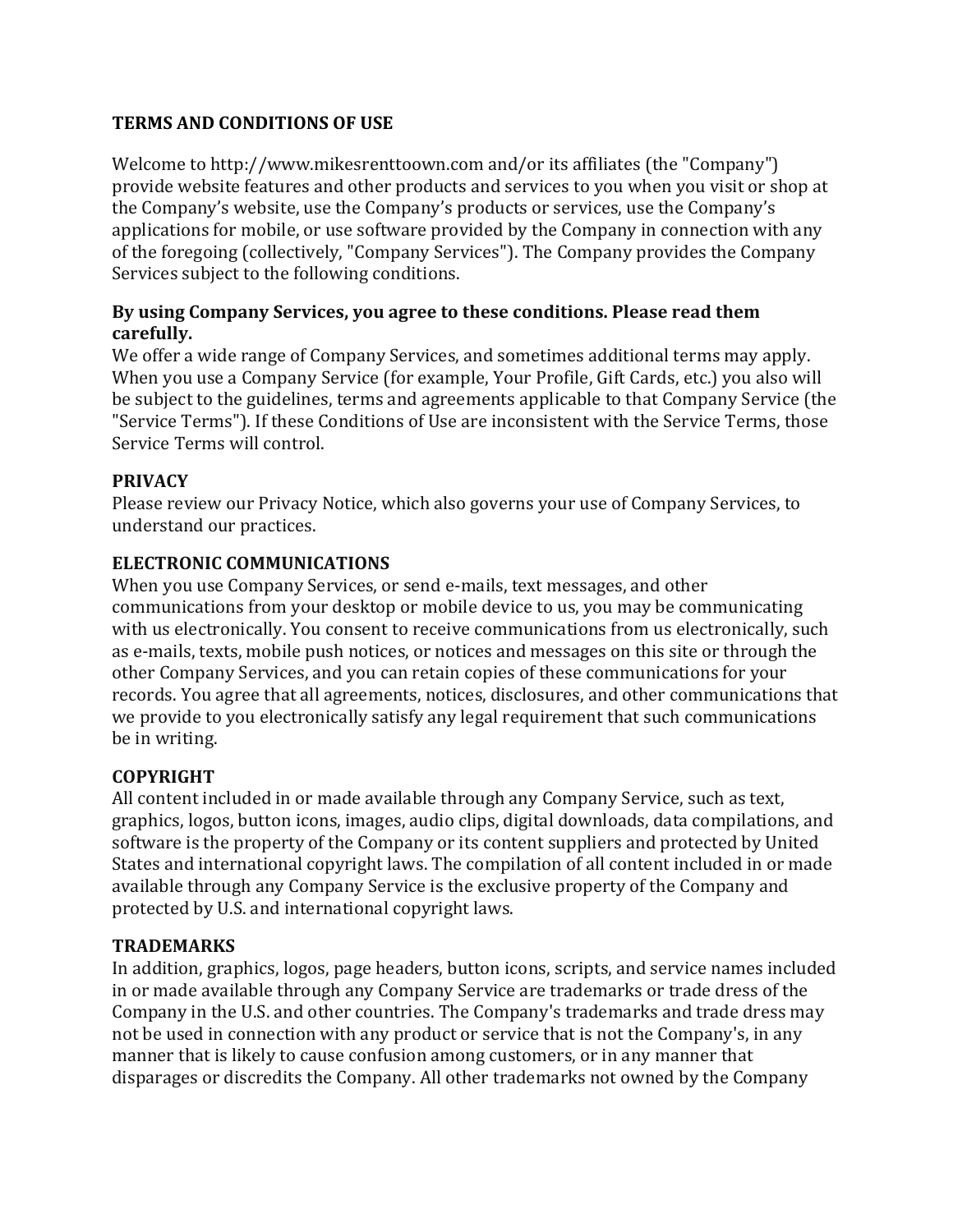that appear in any Company Service are the property of their respective owners, who may or may not be affiliated with, connected to, or sponsored by the Company.

### **LICENSE AND ACCESS**

Subject to your compliance with these Terms and Conditions of Use, the Company or its content providers grant you a limited, non-exclusive, non-transferable, non-sublicensable license to access and make personal and non-commercial use of the Company Services. This license does not include any resale or commercial use of any Company Service, or its contents; any collection and use of any product listings, descriptions, or prices; any derivative use of any Company Service or its contents; any downloading, copying, or other use of account information for the benefit of any third party; or any use of data mining, robots, or similar data gathering and extraction tools. All rights not expressly granted to you in these Conditions of Use or any Service Terms are reserved and retained by the Company or its licensors, suppliers, publishers, rightsholders, or other content providers. No Company Service, nor any part of any Company Service, may be reproduced, duplicated, copied, sold, resold, visited, or otherwise exploited for any commercial purpose without express written consent of the Company. You may not frame or utilize framing techniques to enclose any trademark, logo, or other proprietary information (including images, text, page layout, or form) of the Company without express written consent. You may not use any meta tags or any other "hidden text" utilizing the Company's name or trademarks without the express written consent of the Company. You may not misuse the Company Services. You may use the Company Services only as permitted by law. The licenses granted by the Company terminate if you do not comply with these Conditions of Use or any Service Terms.

## **YOUR ACCOUNT**

You may need your own Company account to use certain Company Services, and you may be required to be logged in to the account and have a valid payment method associated with it. You are responsible for maintaining the confidentiality of your account and password and for restricting access to your account, and you agree to accept responsibility for all activities that occur under your account or password.

## **COPYRIGHT COMPLAINTS**

The Company respects the intellectual property of others. If you believe that your work has been copied in a way that constitutes copyright infringement, please follow our Notice and Procedure for Making Claims of Copyright Infringement.

## **RISK OF LOSS**

All purchases of physical items from the Company are made pursuant to a shipment contract. This means that the risk of loss and title for such items pass to you upon our delivery to the carrier.

## **PRODUCT DESCRIPTIONS**

The Company attempts to be as accurate as possible. However, the Company does not warrant that product descriptions or other content of any Company Service is accurate, complete, reliable, current, or error-free. If a product offered by the Company itself is not as described, your sole remedy is to return it in unused condition.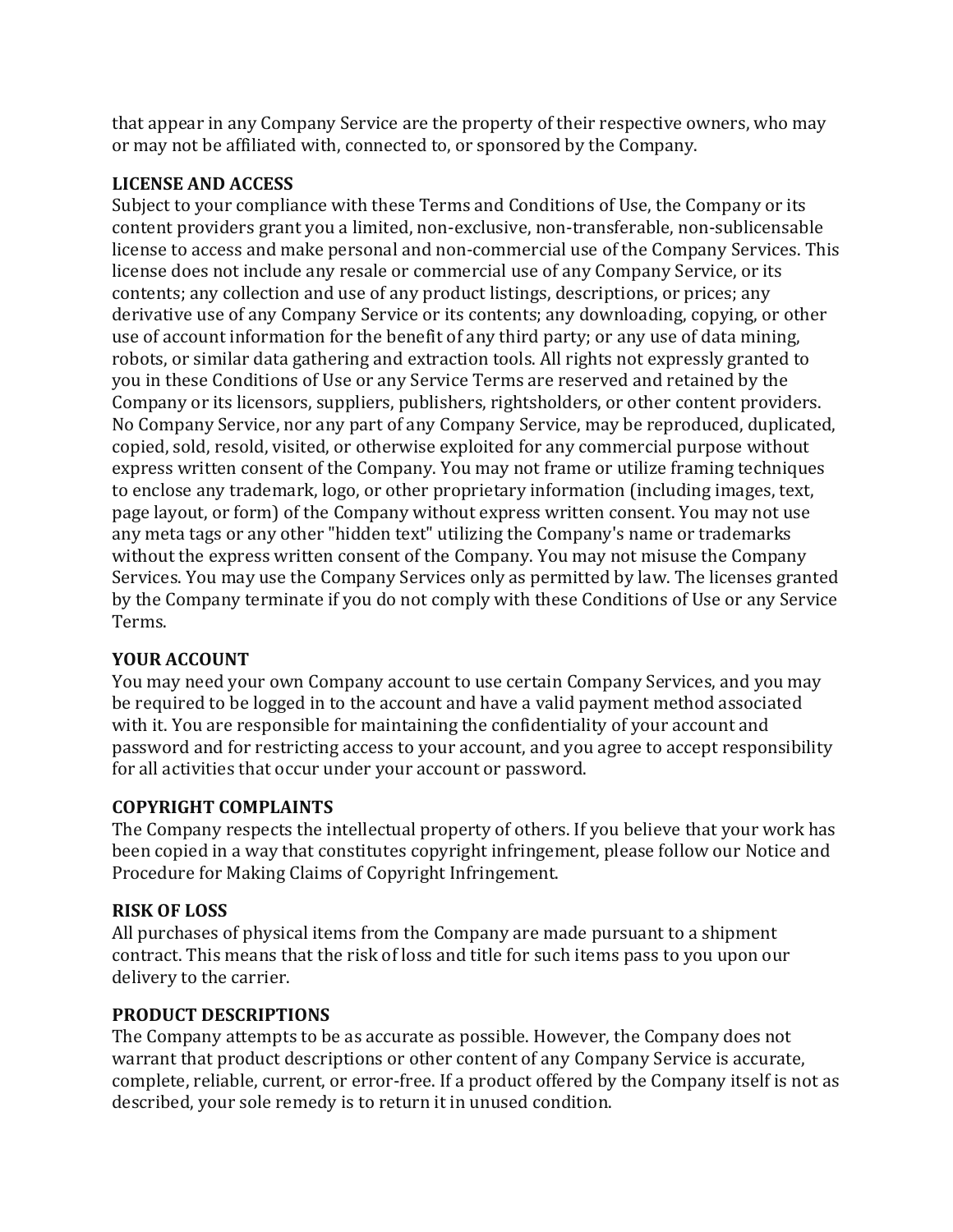#### **PRICING**

"List Price" means the suggested retail price of a product as provided by a manufacturer, supplier, or seller. With respect to items sold by the Company, we cannot confirm the price of an item until you order it. Despite our best efforts, a small number of the items in our catalog may be mispriced. If the correct price of an item sold by the Company is higher than our stated price, we will, at our discretion, either contact you for instructions before shipping or cancel your order and notify you of such cancellation. Other merchants may follow different policies in the event of a mispriced item.

We generally do not charge your credit card until after your order has entered the shipping process or, for digital products, until we make the digital product available to you.

### **APP PERMISSIONS**

When you use apps created by the Company, such as the Company App, you may grant certain permissions to us for your device. Most mobile devices provide you with information about these permissions.

### **SANCTIONS AND EXPORT POLICY**

You may not use any Company Service if you are the subject of U.S. sanctions or of sanctions consistent with U.S. law imposed by the governments of the country where you are using Company Services. You must comply with all U.S. or other export and re-export restrictions that may apply to goods, software (including Company Software), technology, and services.

### **DISCLAIMER OF WARRANTIES AND LIMITATION OF LIABILITY**

THE COMPANY SERVICES AND ALL INFORMATION, CONTENT, MATERIALS, PRODUCTS (INCLUDING SOFTWARE) AND OTHER SERVICES INCLUDED ON OR OTHERWISE MADE AVAILABLE TO YOU THROUGH THE COMPANY SERVICES ARE PROVIDED BY COMPANY ON AN "AS IS" AND "AS AVAILABLE" BASIS, UNLESS OTHERWISE SPECIFIED IN WRITING. THE COMPANY MAKES NO REPRESENTATIONS OR WARRANTIES OF ANY KIND, EXPRESS OR IMPLIED, AS TO THE OPERATION OF THE COMPANY SERVICES, OR THE INFORMATION, CONTENT, MATERIALS, PRODUCTS (INCLUDING SOFTWARE) OR OTHER SERVICES INCLUDED ON OR OTHERWISE MADE AVAILABLE TO YOU THROUGH THE COMPANY SERVICES, UNLESS OTHERWISE SPECIFIED IN WRITING. YOU EXPRESSLY AGREE THAT YOUR USE OF THE COMPANY SERVICES IS AT YOUR SOLE RISK.

TO THE FULL EXTENT PERMISSIBLE BY LAW, THE COMPANY DISCLAIMS ALL WARRANTIES, EXPRESS OR IMPLIED, INCLUDING, BUT NOT LIMITED TO, IMPLIED WARRANTIES OF MERCHANTABILITY AND FITNESS FOR A PARTICULAR PURPOSE. THE COMPANY DOES NOT WARRANT THAT THE COMPANY SERVICES, INFORMATION, CONTENT, MATERIALS, PRODUCTS (INCLUDING SOFTWARE) OR OTHER SERVICES INCLUDED ON OR OTHERWISE MADE AVAILABLE TO YOU THROUGH THE COMPANY SERVICES, COMPANY'S SERVERS OR ELECTRONIC COMMUNICATIONS SENT FROM COMPANY ARE FREE OF VIRUSES OR OTHER HARMFUL COMPONENTS. TO THE FULL EXTENT PERMISSIBLE BY LAW, THE COMPANY WILL NOT BE LIABLE FOR ANY DAMAGES OF ANY KIND ARISING FROM THE USE OF ANY COMPANY SERVICE, OR FROM ANY INFORMATION, CONTENT, MATERIALS, PRODUCTS (INCLUDING SOFTWARE) OR OTHER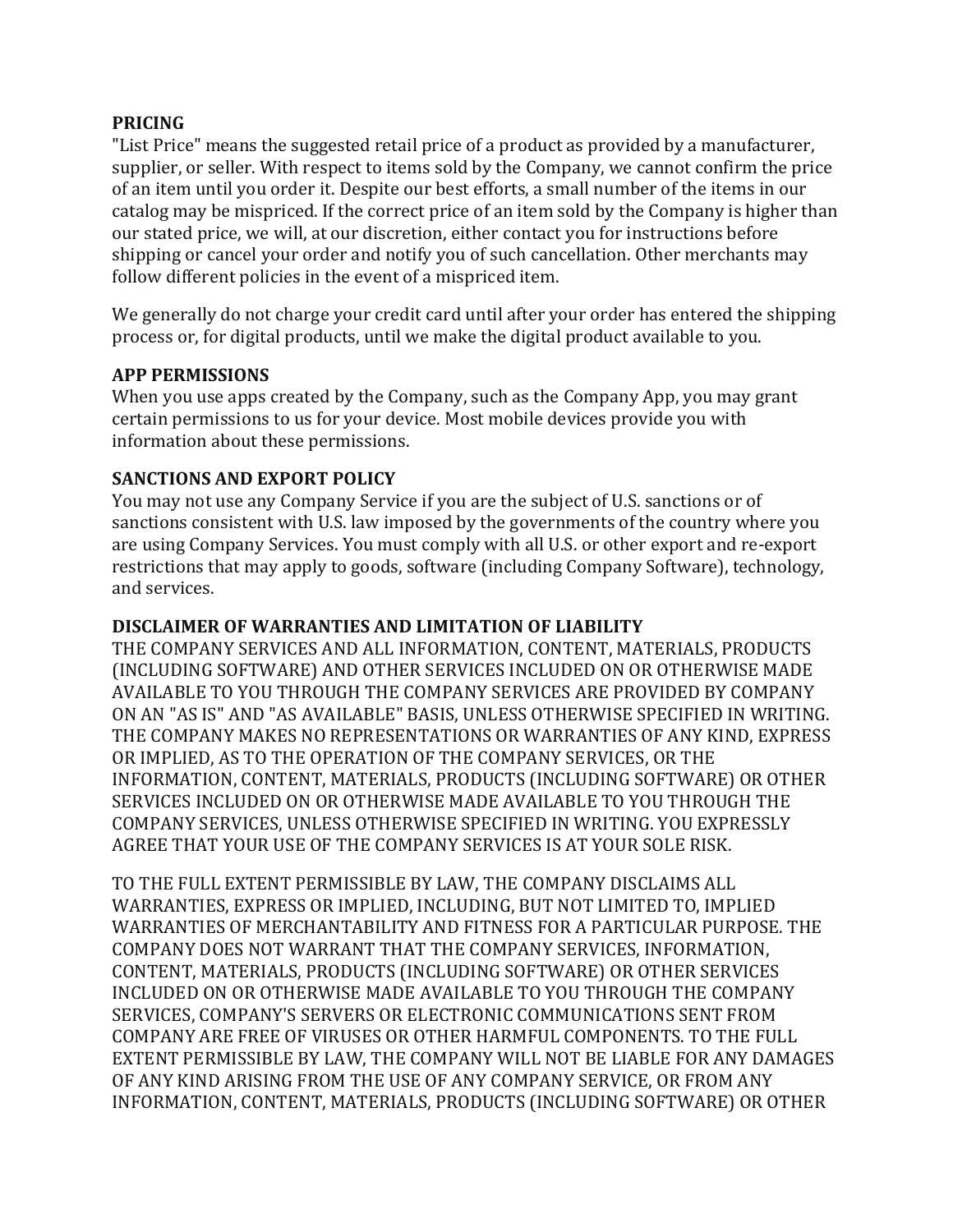SERVICES INCLUDED ON OR OTHERWISE MADE AVAILABLE TO YOU THROUGH ANY COMPANY SERVICE, INCLUDING, BUT NOT LIMITED TO DIRECT, INDIRECT, INCIDENTAL, PUNITIVE, AND CONSEQUENTIAL DAMAGES, UNLESS OTHERWISE SPECIFIED IN WRITING.

## **DISPUTES**

**Any dispute or claim relating in any way to your use of any Company Service, or to any products or services sold or distributed by Company or through Company.com will be resolved by binding arbitration, rather than in court**, except that you may assert claims in small claims court if your claims qualify. The Federal Arbitration Act and federal arbitration law apply to this agreement.

**There is no judge or jury in arbitration, and court review of an arbitration award is limited. However, an arbitrator can award on an individual basis the same damages and relief as a court (including injunctive and declaratory relief or statutory damages), and must follow the terms of these Conditions of Use as a court would.**

To begin an arbitration proceeding, you must send a letter requesting arbitration and describing your claim to our registered agent, Michael Strong. The arbitration will be conducted by the American Arbitration Association (AAA) under its rules, including the AAA's Supplementary Procedures for Consumer-Related Disputes. The AAA's rules are available at www.adr.org or by calling 1-800-778-7879. Payment of all filing, administration and arbitrator fees will be governed by the AAA's rules. We will reimburse those fees for claims totaling less than \$10,000 unless the arbitrator determines the claims are frivolous. Likewise, the Company will not seek attorneys' fees and costs in arbitration unless the arbitrator determines the claims are frivolous. You may choose to have the arbitration conducted by telephone, based on written submissions, or in person in the county where you live or at another mutually agreed location.

**We each agree that any dispute resolution proceedings will be conducted only on an individual basis and not in a class, consolidated or representative action.** If for any reason a claim proceeds in court rather than in arbitration **we each waive any right to a jury trial**. We also both agree that you or we may bring suit in court to enjoin infringement or other misuse of intellectual property rights.

## **APPLICABLE LAW**

By using any Company Service, you agree that the Federal Arbitration Act, applicable federal law, and the laws of the State of Ohio, without regard to principles of conflict of laws, will govern these Conditions of Use and any dispute of any sort that might arise between you and the Company.

## **SITE POLICIES, MODIFICATION, AND SEVERABILITY**

Please review our other policies, such as our privacy policy and acceptable use policy, posted on this site. These policies also govern your use of Company Services. We reserve the right to make changes to our site, policies, Service Terms, and these Conditions of Use at any time. If any of these conditions shall be deemed invalid, void, or for any reason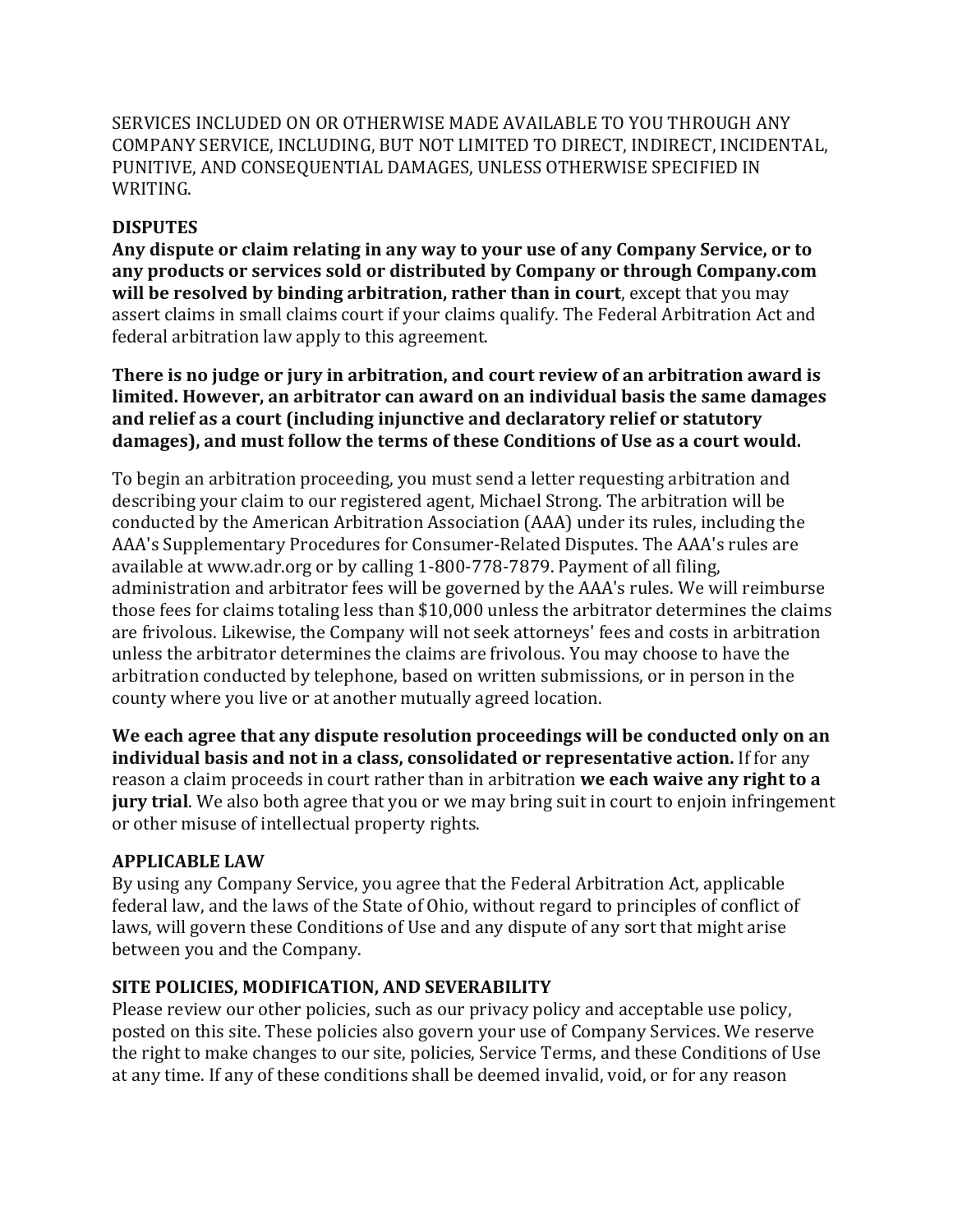unenforceable, that condition shall be deemed severable and shall not affect the validity and enforceability of any remaining condition.

### **OUR ADDRESS**

112 East 6th Street Concordia, KS 66901

## **ADDITIONAL COMPANY SOFTWARE TERMS**

The following terms ("Software Terms") apply to any software (including any updates or upgrades to the software) and any related documentation we make available to you in connection with Company Services (the "Company Software").

- 1. **Use of the Company Software.** You may use Company Software solely for purposes of enabling you to use the Company Services as provided by Company, and as permitted by these Conditions of Use and any Service Terms. You may not incorporate any portion of the Company Software into other programs or compile any portion of it in combination with other programs, or otherwise copy (except to exercise rights granted in this section), modify, create derivative works of, distribute, assign any rights to, or license the Company Software in whole or in part. All software used in any Company Service is the property of Company or its software suppliers and is protected by United States and international copyright laws.
- 2. **Use of Third Party Services.** When you use the Company Software, you may also be using the services of one or more third parties, such as a wireless carrier or a mobile software provider. Your use of these third party services may be subject to the separate policies, terms of use, and fees of these third parties.
- 3. **No Reverse Engineering.** You may not reverse engineer, decompile or disassemble, tamper with, or bypass any security associated with the Company Software, whether in whole or in part.
- 4. **Updates.** We may offer automatic or manual updates to the Company Software at any time and without notice to you.
- 5. **Government End Users.** If you are a U.S. Government end user, we are licensing the Company Software to you as a "Commercial Item" as that term is defined in the U.S. Code of Federal Regulations (see 48 C.F.R. § 2.101), and the rights we grant you to the Company Software are the same as the rights we grant to all others under these Conditions of Use.
- 6. **Conflicts.** In the event of any conflict between these Conditions of Use and any other Company or third-party terms applicable to any portion of Company Software, such as open-source license terms, such other terms will control as to that portion of the Company Software and to the extent of the conflict.

# **Notice and Procedure for Making Claims of Copyright Infringement**

If you believe that your work has been copied in a way that constitutes copyright infringement, please submit your complaint using our online form. We respond quickly to the concerns of rights owners about any alleged infringement.

If you prefer to submit a report in writing, please provide us with this information: